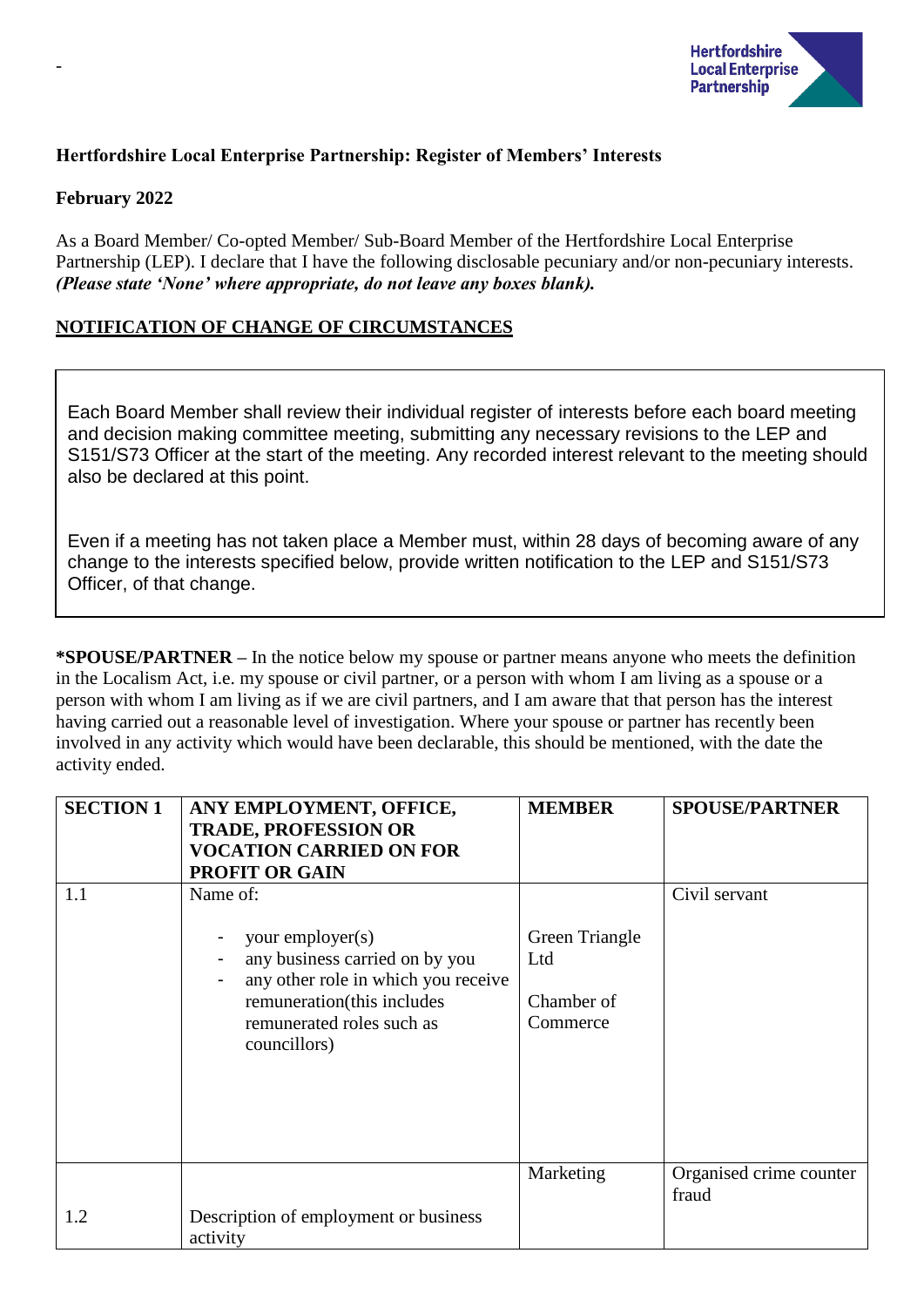

| 1.3              | The name of any firm in which you are a<br>partner                                                                                                                                                                                                                                                                                                                                                                                                                                                              | none           |                       |
|------------------|-----------------------------------------------------------------------------------------------------------------------------------------------------------------------------------------------------------------------------------------------------------------------------------------------------------------------------------------------------------------------------------------------------------------------------------------------------------------------------------------------------------------|----------------|-----------------------|
| 1.4              | The name of any company for which you<br>are a remunerated director                                                                                                                                                                                                                                                                                                                                                                                                                                             | Green Triangle |                       |
| <b>SECTION 2</b> | <b>SPONSORSHIP</b>                                                                                                                                                                                                                                                                                                                                                                                                                                                                                              | <b>MYSELF</b>  | <b>SPOUSE/PARTNER</b> |
| 2.1              | Any financial benefit obtained (other than<br>from the LEP) which is paid as a result of<br>carrying out duties as a Member.<br>This includes any payment or financial<br>benefit from a Trade Union within the<br>meaning of the Trade Union and Labour<br>Relations (Consolidation) Act 1992 (a)                                                                                                                                                                                                              | None           |                       |
| <b>SECTION 3</b> | <b>CONTRACTS</b>                                                                                                                                                                                                                                                                                                                                                                                                                                                                                                | <b>MYSELF</b>  | <b>SPOUSE/PARTNER</b> |
| 3.1              | Any contract for goods, works or services<br>with the LEP which has not been fully<br>discharged by any organisation named at<br>1.1                                                                                                                                                                                                                                                                                                                                                                            | None           |                       |
| 3.2              | Any contract for goods, works or services<br>entered into by any organisation named at<br>1.1 where either party is likely to have a<br>commercial interest in the outcome of the<br>business being decided by the LEP in the<br>forthcoming meeting.                                                                                                                                                                                                                                                           | None           |                       |
| <b>SECTION 4</b> | <b>LAND OR PROPERTY</b>                                                                                                                                                                                                                                                                                                                                                                                                                                                                                         | <b>MYSELF</b>  | <b>SPOUSE/PARTNER</b> |
| 4.1              | Any interest you or any organisation listed<br>at 1.1 may have in land or property which<br>is likely to be affected by a decision made<br>by the LEP.<br>This would include, within the area of the<br>LEP:<br>Any interest in any land in the LEP<br>areas, including your place(s) of<br>residency<br>Any tenancy where the landlord is<br>the LEP and the tenant is a body in<br>which relevant person has a<br>beneficial interest<br>Any licence for a month or longer<br>to occupy land owned by the LEP | None           |                       |

-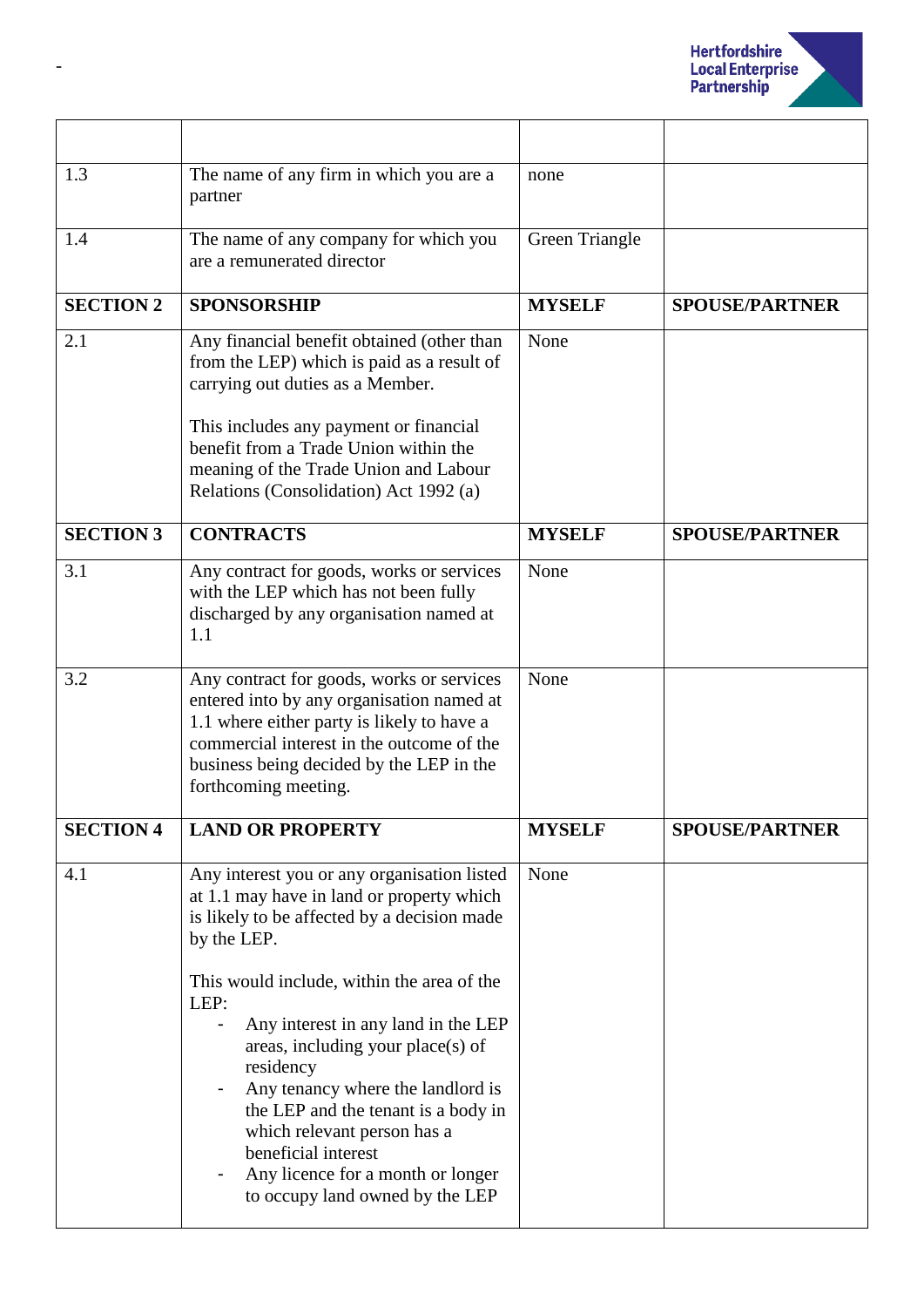

|                  | For property interests, please state the first |               |                       |
|------------------|------------------------------------------------|---------------|-----------------------|
|                  | part of the postcode and the Local             |               |                       |
|                  | Authority where the property resides. If       |               |                       |
|                  | you own/lease more than one property in a      |               |                       |
|                  | single postcode area, please state this.       |               |                       |
|                  |                                                |               |                       |
| <b>SECTION 5</b> | <b>SECURITIES</b>                              | <b>MYSELF</b> | <b>SPOUSE/PARTNER</b> |
|                  |                                                |               |                       |
| 5.1              | Any interest in securities of an               | None          |                       |
|                  | organisation under 1.1 where:-                 |               |                       |
|                  |                                                |               |                       |
|                  | (a) that body (to my knowledge) has a          |               |                       |
|                  | place of business or land in the               |               |                       |
|                  | area of the LEP; and                           |               |                       |
|                  | (b) either-                                    |               |                       |
|                  | the total nominal value of<br>(i)              |               |                       |
|                  | the securities exceeds                         |               |                       |
|                  | £25,000 or one hundredth                       |               |                       |
|                  | of the total issued share                      |               |                       |
|                  | capital of that body or;                       |               |                       |
|                  | if the share capital of that<br>(ii)           |               |                       |
|                  | body is of more than one                       |               |                       |
|                  | class, the total nominal                       |               |                       |
|                  | value of the shares of any                     |               |                       |
|                  | one class in which has an                      |               |                       |
|                  | interest exceeds one                           |               |                       |
|                  | hundredth of the total                         |               |                       |
|                  | issued share capital of that                   |               |                       |
|                  | class.                                         |               |                       |
|                  |                                                |               |                       |
|                  |                                                |               |                       |
| <b>SECTION 6</b> | <b>GIFTS AND HOSPITALITY</b>                   | <b>MYSELF</b> | <b>SPOUSE/PARTNER</b> |
| 6.1              | Any gifts and/or hospitality received as a     | None          |                       |
|                  | result of membership of the LEP (above         |               |                       |
|                  | the value of £50)                              |               |                       |
|                  |                                                |               |                       |

-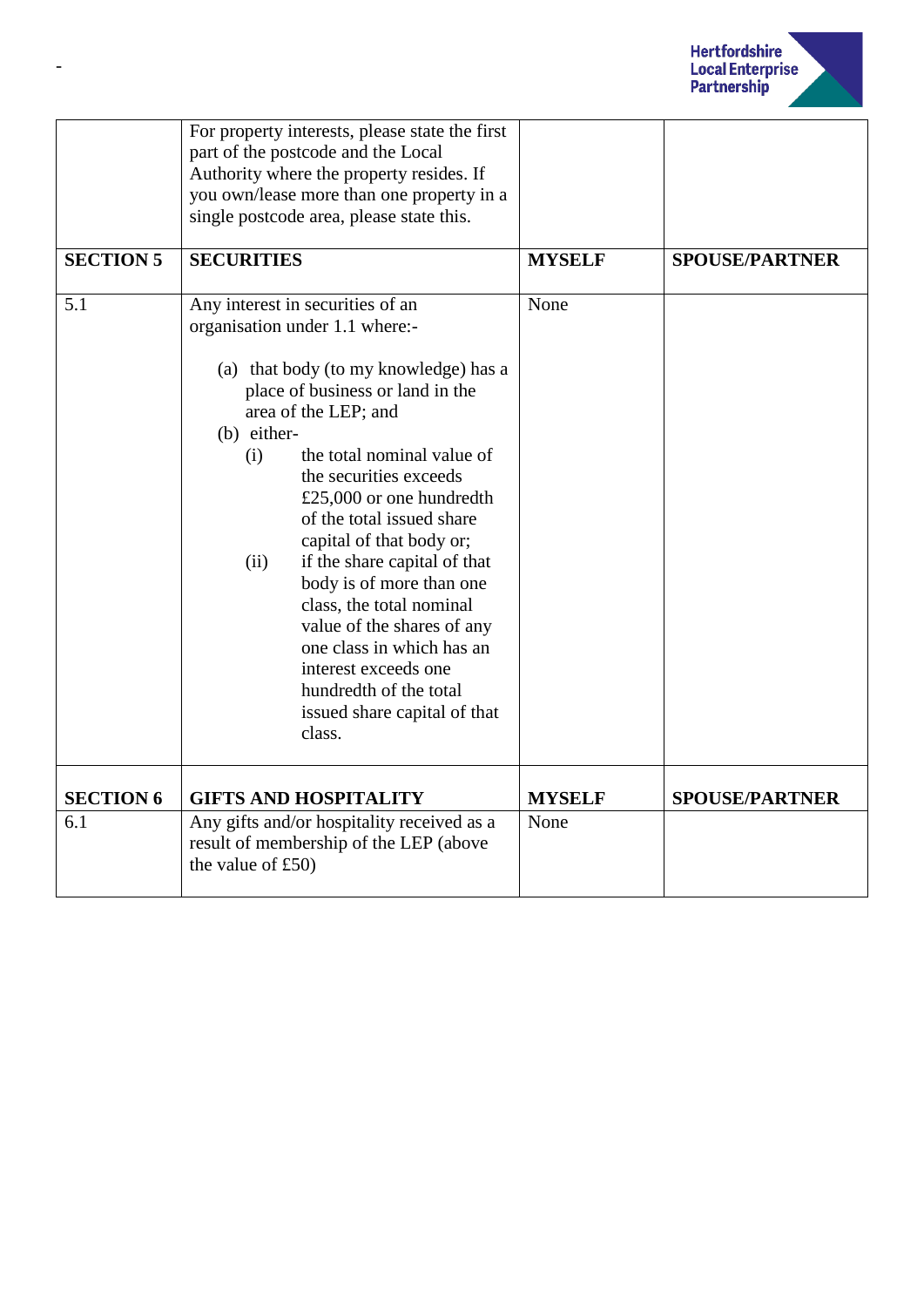

### **OTHER INTERESTS**

#### **Membership of Organisations**

I am a member of, or I am in a position of general control, a trustee of, or participate in the management of:

1. Any body to which I have been appointed or nominated by the LEP:

Innovation Board

-

2. Any body exercising functions of a public nature - eg school governing body or another LEP:

Not currently. Usually a school trustee

3. Any body directed to charitable purposes:

Chair Hertfordshire ABF

4. Any body, one of whose principal purposes includes the influence of public opinion or policy (including any political party or trade union):

None

5. Any local authority (please state any interests you hold as LA leaders/cabinet members for LA land, resources and the LA's commercial interests):

None

6. Any other interest which I hold which might reasonably be likely to be perceived as affecting my conduct or influencing my action in relation to my role.

None